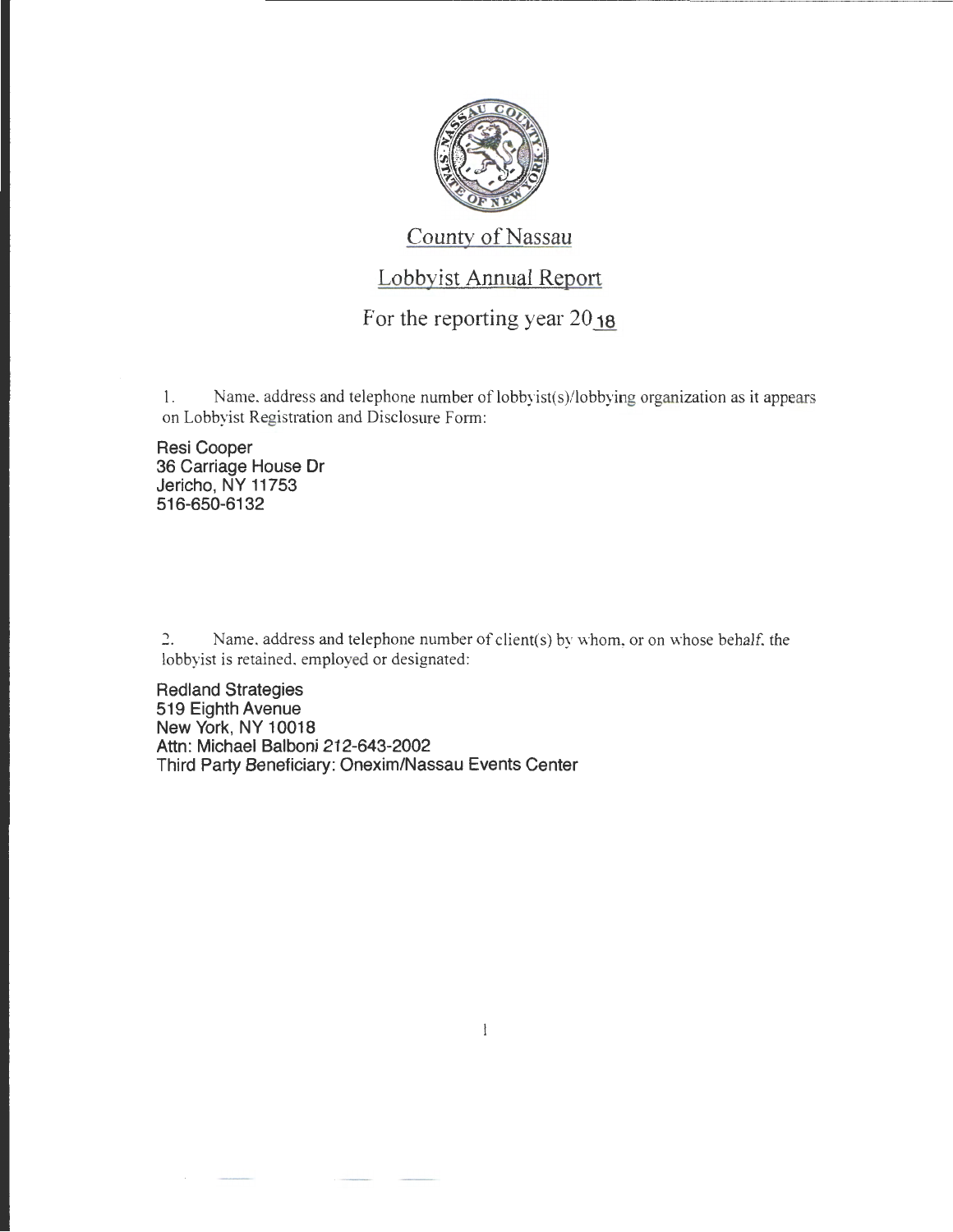3. A description of the subject or subjects on which each lobbyist retained, employed or designated by such client has lobbied:

Client: Redland Strategies - lobbying for issues related to NYCB Live Nassau Veterans Memorial Coliseum and related lease amendments

4. Names of the persons and agencies before which such lobbyist has lobbied:

Office of Nassau County Executive Nassau County Legislature

5. List below amounts for any compensation paid or owed to the lobbyist during the prior year for the purposes of lobbying. Such amounts shall be detailed as to amount, to whom paid and for what purpose.

| Amount   | Details                                                                                                    |  |  |  |  |
|----------|------------------------------------------------------------------------------------------------------------|--|--|--|--|
| \$60,000 | Paid to Resi Cooper to lobby on behalf of Redland<br>Strategies with third party beneficiary Onexim/Nassau |  |  |  |  |
|          |                                                                                                            |  |  |  |  |
|          |                                                                                                            |  |  |  |  |
|          |                                                                                                            |  |  |  |  |
|          |                                                                                                            |  |  |  |  |
|          |                                                                                                            |  |  |  |  |

2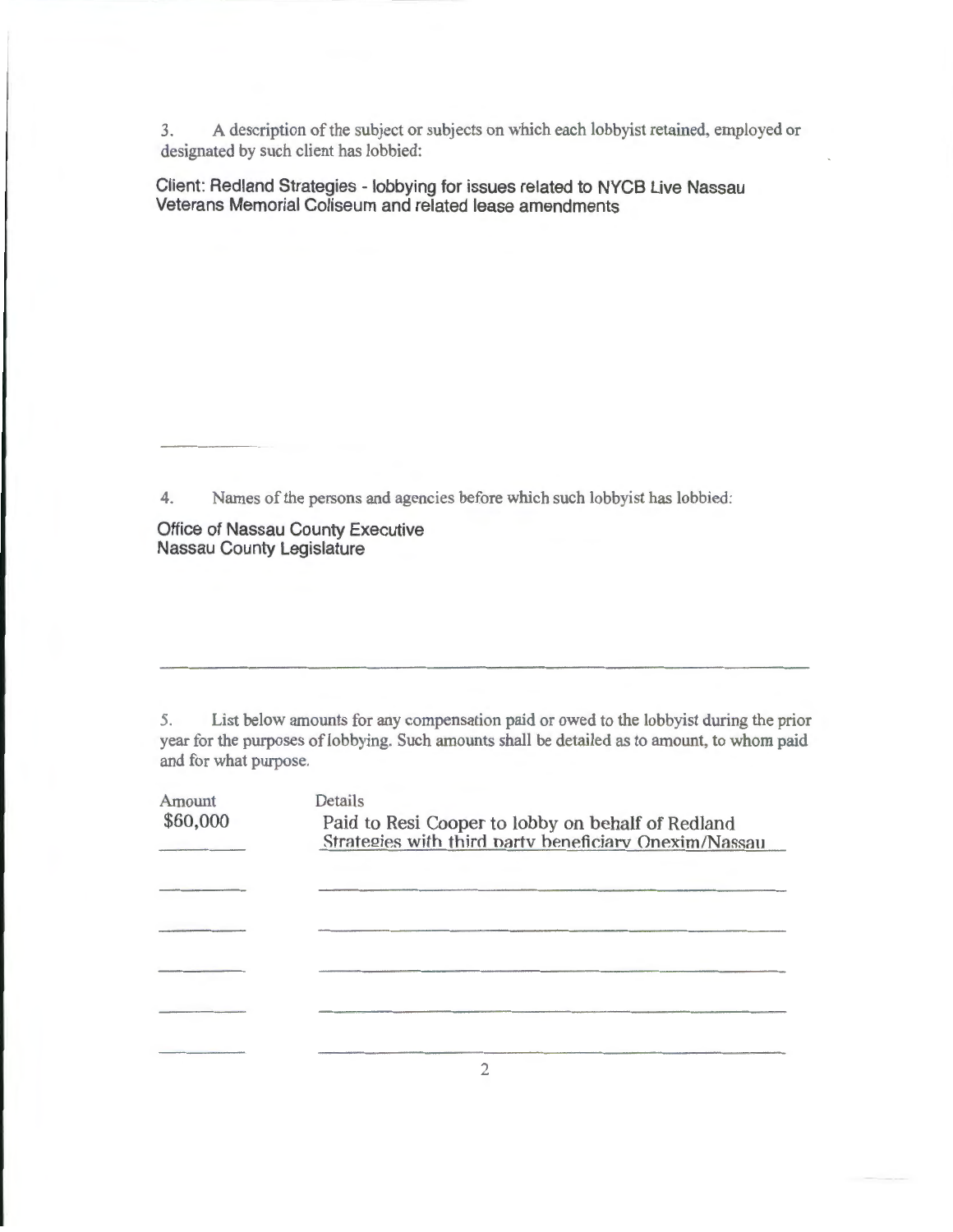|  |  | and the control of the following company and a terms on                                     |
|--|--|---------------------------------------------------------------------------------------------|
|  |  | and the first product and an actual product of the content of the content of the content of |
|  |  |                                                                                             |
|  |  |                                                                                             |
|  |  |                                                                                             |

6. List below the cumulative total amounts earned for lobbying throughout the year: \$60,000.00

7. List below the expenses incurred or expensed by lobbyist for the purpose of lobbying:

| Amount<br>\$200                                                                                                                                                                                                                      | Details<br>Fee paid to Nassau County to register as lobbyist |
|--------------------------------------------------------------------------------------------------------------------------------------------------------------------------------------------------------------------------------------|--------------------------------------------------------------|
|                                                                                                                                                                                                                                      |                                                              |
| _____                                                                                                                                                                                                                                |                                                              |
|                                                                                                                                                                                                                                      |                                                              |
| $   -$                                                                                                                                                                                                                               |                                                              |
| <u>state of the company of the company of the company of the company of the company of the company of the company of the company of the company of the company of the company of the company of the company of the company of th</u> |                                                              |
|                                                                                                                                                                                                                                      |                                                              |
|                                                                                                                                                                                                                                      |                                                              |
|                                                                                                                                                                                                                                      |                                                              |
|                                                                                                                                                                                                                                      |                                                              |
|                                                                                                                                                                                                                                      |                                                              |
|                                                                                                                                                                                                                                      |                                                              |
|                                                                                                                                                                                                                                      |                                                              |

3